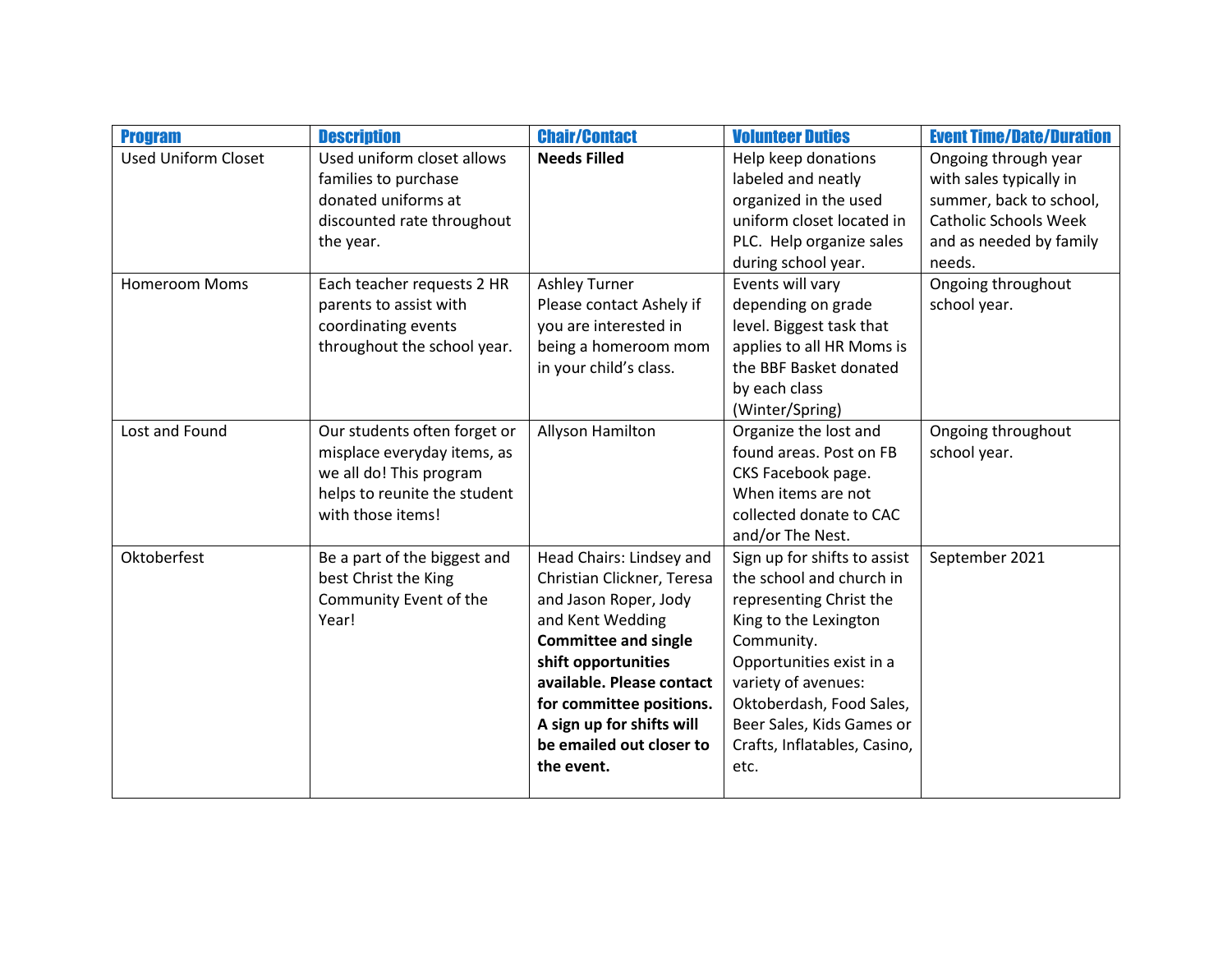| Charleston Wrap              | Fall Fundraiser where<br>students sell Charleston<br><b>Wrap Catalog Goods</b>                                                                                | Lori Tiede and Andrea<br>Shelton | Assist with collecting<br>classroom sales,<br>distributing incentives,<br>delivering goods, etc.      | September kick off                 |
|------------------------------|---------------------------------------------------------------------------------------------------------------------------------------------------------------|----------------------------------|-------------------------------------------------------------------------------------------------------|------------------------------------|
| <b>Trunk or Treat</b>        | Family Friendly Halloween<br>Event where students PK -<br>5 <sup>th</sup> dress up and trick or<br>treat out of parents' car<br>trunks.                       | <b>Needs Filled</b>              | Coordinate event and<br>advertise.                                                                    | Afternoon of Sunday,<br>October 24 |
| <b>Hospitality Committee</b> | Help host and provide<br>refreshments for events held<br>during the school year.                                                                              | <b>Kellie Faulkner</b>           | Assist committee with<br>planning and hosting<br>events throughout the<br>year.                       | Throughout the school<br>year.     |
| <b>Staff Christmas Fund</b>  | CKS Families honor and give<br>thanks to faculty/staff for a<br>generous Christmas Gift.                                                                      | Alyson Hamilton                  |                                                                                                       | December 2021                      |
| Father/Daughter Dance        | Annual event where moms<br>turn our school gym into an<br>amazing night for CTK/CKS<br>Daddy's and their special<br>ladies.                                   | <b>Needs Filled</b>              | Assist with decorating,<br>serving food, selling<br>tickets, etc. as directed<br>by Jennifer Bennett. | January 2022                       |
| Mother Son Event             | Daddy's and Daughters<br>shouldn't have all the fun!<br>Moms and sons enjoy a<br>great event filled with fun<br>games and a little<br>competitive camaraderie | <b>Needs Filled</b>              | Opportunity to get<br>creative and bring back<br>this fun event.                                      | TBD                                |